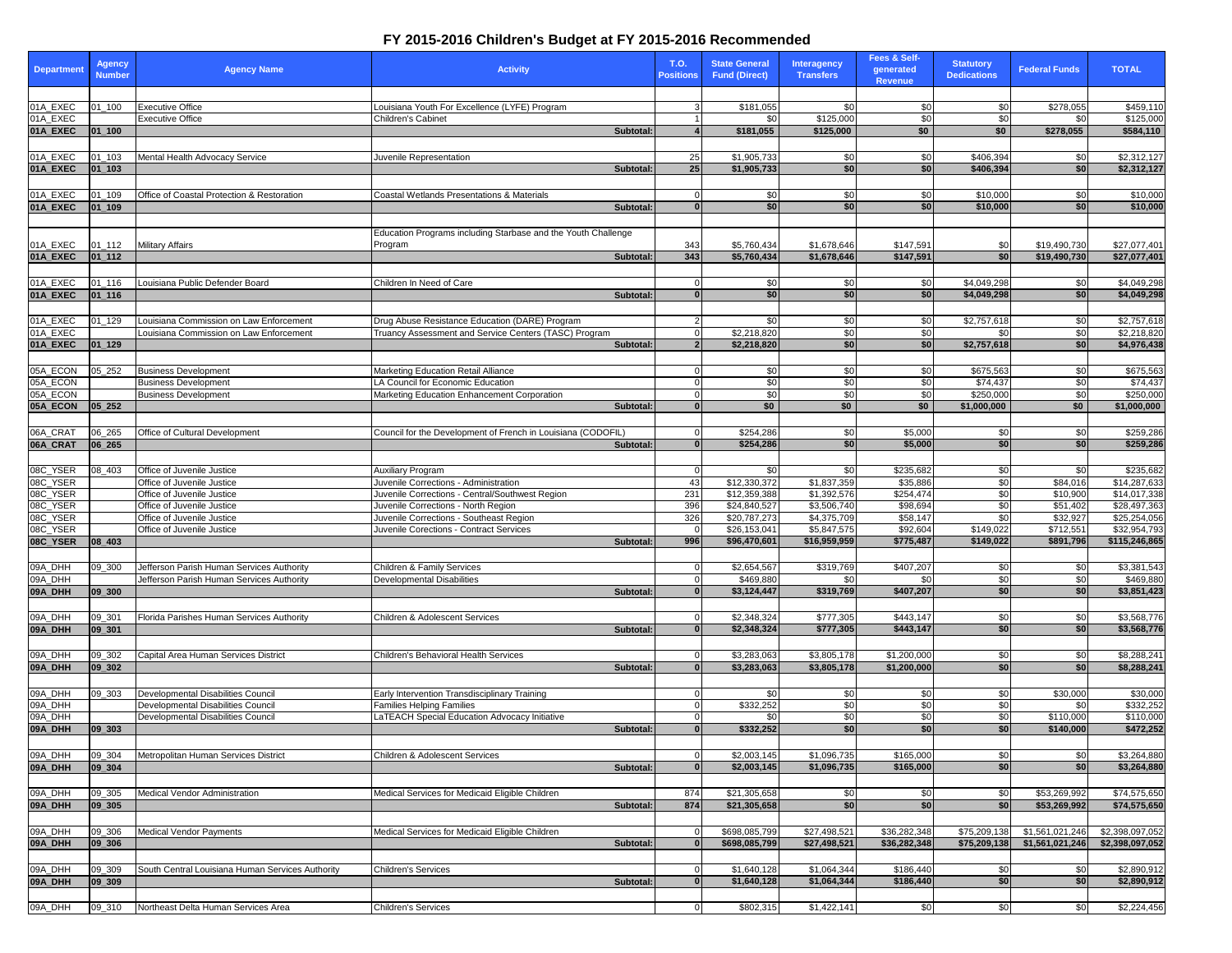## **FY 2015-2016 Children's Budget at FY 2015-2016 Recommended**

| Department                                          | <b>Agency</b><br><b>Number</b> | <b>Agency Name</b>                                                                                           | <b>Activity</b>                                                                  | T.O.<br><b>Positions</b> |                  | <b>State General</b><br><b>Fund (Direct)</b> | <b>Interagency</b><br><b>Transfers</b> | <b>Fees &amp; Self-</b><br>generated<br><b>Revenue</b> | <b>Statutory</b><br><b>Dedications</b> | <b>Federal Funds</b>         | <b>TOTAL</b>                             |
|-----------------------------------------------------|--------------------------------|--------------------------------------------------------------------------------------------------------------|----------------------------------------------------------------------------------|--------------------------|------------------|----------------------------------------------|----------------------------------------|--------------------------------------------------------|----------------------------------------|------------------------------|------------------------------------------|
| 09A_DHH                                             | 09 310                         |                                                                                                              | Subtotal:                                                                        |                          | $\Omega$         | \$802,315                                    | \$1,422,141                            | \$0 <sub>1</sub>                                       | \$0                                    | \$0                          | \$2,224,456                              |
| 09A_DHH                                             | $09 - 325$                     | Acadiana Area Human Services District                                                                        | <b>Children's Services</b>                                                       |                          |                  | \$2,956,374                                  | \$624,046                              | \$119,444                                              | \$0                                    | \$0                          | \$3,699,864                              |
| 09A_DHH                                             | $ 09 - 325$                    |                                                                                                              | <b>Subtotal:</b>                                                                 |                          |                  | \$2,956,374                                  | \$624,046                              | \$119,444                                              | \$0                                    | \$0                          | \$3,699,864                              |
|                                                     |                                |                                                                                                              |                                                                                  |                          |                  |                                              |                                        |                                                        |                                        |                              |                                          |
| 09A_DHH                                             | 09_326                         | Office of Public Health                                                                                      | <b>Birth Defect Monitoring Network</b>                                           |                          |                  | - \$0                                        | <b>SO</b>                              | \$0                                                    | \$0                                    | \$205,000                    | \$205,000                                |
| 09A_DHH                                             |                                | Office of Public Health                                                                                      | Child Death Review                                                               |                          |                  | \$50,000                                     | \$0                                    | \$0                                                    | $\frac{6}{3}$                          | \$0                          | \$50,000                                 |
| 09A_DHH<br>09A_DHH                                  |                                | Office of Public Health<br>Office of Public Health                                                           | <b>Children's Special Health Services</b><br><b>Emergency Medical Services</b>   |                          | 30               | \$490,415<br>\$0 <sub>1</sub>                | \$150,000<br>\$0                       | \$150,000<br>\$0                                       | $\overline{30}$<br>\$0                 | \$4,412,446<br>\$130,000     | \$5,202,861<br>\$130,000                 |
| 09A_DHH                                             |                                | Office of Public Health                                                                                      | Genetics and Hemophilia                                                          |                          | 28               | \$693,654                                    | \$1,500,000                            | \$1,950,000                                            | \$3,000,000                            | \$780,000                    | \$7,923,654                              |
| 09A_DHH                                             |                                | Office of Public Health                                                                                      | HIV/Perinatal & AIDS Drug Assistance                                             |                          |                  | \$111,420                                    | \$67                                   | \$19,825                                               | \$0                                    | \$1,368,972                  | \$1,500,284                              |
| 09A_DHH                                             |                                | Office of Public Health                                                                                      | Immunization                                                                     |                          | 43               | \$1,129,904                                  | \$236,000                              | \$313,088                                              | \$425,543                              | \$3,726,021                  | \$5,830,556                              |
| 09A_DHH                                             |                                | Office of Public Health                                                                                      | <b>Lead Poisoning Prevention</b>                                                 |                          |                  | \$0                                          | \$0                                    | \$0                                                    | \$0                                    | \$293,336                    | \$293,336                                |
|                                                     |                                | Office of Public Health                                                                                      | Maternal and Child Health                                                        |                          | 12               | \$0                                          | \$487,810                              | \$136,500                                              | $\frac{1}{50}$                         | \$4,835,090                  | \$5,459,400                              |
|                                                     |                                | Office of Public Health<br>Office of Public Health                                                           | Nurse Family Partnership<br><b>Nutrition Services</b>                            |                          | 47<br>144        | \$0<br>\$15,385                              | \$2,877,075<br>\$494,000               | \$0<br>\$231,615                                       | \$2,600,000<br>\$0                     | \$14,267,636<br>\$92,063,322 | \$19,744,711<br>$\overline{$92,804,322}$ |
|                                                     |                                | Office of Public Health                                                                                      | School Based Health Services                                                     |                          |                  | \$5,258,517                                  | \$0                                    | \$0                                                    | \$0                                    | \$0                          | \$5,258,517                              |
|                                                     |                                | Office of Public Health                                                                                      | <b>Smoking Cessation</b>                                                         |                          |                  | \$0                                          | \$48,750                               | \$0                                                    | \$325,000                              | \$714,481                    | \$1,088,231                              |
| 09A_DHH<br>09A_DHH<br>09A_DHH<br>09A_DHH<br>09A_DHH |                                | Office of Public Health                                                                                      | <b>Teen Pregnancy Prevention</b>                                                 |                          |                  | \$0                                          | \$0                                    | \$0                                                    | \$0                                    | \$1,100,000                  | \$1,100,000                              |
| 09A_DHH                                             | $ 09 \ 326$                    |                                                                                                              | Subtotal:                                                                        |                          | 316              | \$7,749,295                                  | \$5,793,702                            | \$2,801,028                                            | \$6,350,543                            | \$123,896,304                | \$146,590,872                            |
|                                                     |                                |                                                                                                              |                                                                                  |                          |                  |                                              |                                        |                                                        |                                        |                              |                                          |
| 09A_DHH                                             | 09_330                         | Office of Behavioral Health                                                                                  | <b>Administration of Children's Services</b>                                     |                          |                  | \$642,971                                    | \$0                                    | \$0                                                    | \$0                                    | \$0                          | \$642,971                                |
| 09A_DHH<br>09A_DHH                                  | $ 09$ 330                      | Office of Behavioral Health                                                                                  | Child/Adolescent Community<br>Subtotal:                                          |                          |                  | \$101,921<br>\$744,892                       | \$832,074<br>\$832,074                 | $\sqrt{30}$<br>\$0                                     | \$0<br>\$0                             | \$6,986,387<br>\$6,986,387   | \$7,920,382<br>\$8,563,353               |
|                                                     |                                |                                                                                                              |                                                                                  |                          |                  |                                              |                                        |                                                        |                                        |                              |                                          |
| 09A_DHH                                             | 09_340                         | Office for Citizens with Developmental Disabilities                                                          | <b>Early Steps</b>                                                               |                          | 13               | \$10,317,967                                 | \$0                                    | \$350,000                                              | \$0                                    | \$6,538,122                  | \$17,206,089                             |
| 09A_DHH                                             |                                | Office for Citizens with Developmental Disabilities                                                          | Pinecrest SSC - Residential & Community-Based Services                           |                          | 76               | \$0                                          | \$5,171,912                            | \$0                                                    | \$0                                    | \$0                          | \$5,171,912                              |
| 09A_DHH                                             | $ 09 - 340 $                   |                                                                                                              | Subtotal:                                                                        |                          | <b>89</b>        | \$10,317,967                                 | \$5,171,912                            | \$350,000                                              | \$0                                    | \$6,538,122                  | \$22,378,001                             |
|                                                     |                                |                                                                                                              |                                                                                  |                          |                  |                                              |                                        |                                                        |                                        |                              |                                          |
| 09A_DHH                                             | 09_375                         | Imperial Calcasieu Human Services Authority                                                                  | <b>Children's Services</b>                                                       |                          |                  | \$1,249,578                                  | \$0                                    | \$0                                                    | \$0                                    | \$0                          | \$1,249,578                              |
| 09A_DHH                                             | $ 09$ _375                     |                                                                                                              | <b>Subtotal:</b>                                                                 |                          |                  | \$1,249,578                                  | \$0                                    | \$0                                                    | \$0                                    | \$0                          | \$1,249,578                              |
|                                                     |                                |                                                                                                              |                                                                                  |                          |                  |                                              |                                        |                                                        |                                        |                              |                                          |
| 09A_DHH                                             | 09_376                         | Central Louisiana Human Services District                                                                    | Children's Services                                                              |                          |                  | \$1,316,730                                  | \$686,870                              | \$32,625                                               | \$0                                    | \$0                          | \$2,036,225                              |
| 09A_DHH                                             | 09, 376                        |                                                                                                              | Subtotal:                                                                        |                          |                  | \$1,316,730                                  | \$686,870                              | \$32,625                                               | \$0                                    | s <sub>0</sub>               | \$2,036,225                              |
| 09A_DHH                                             | 09_377                         | Northwest Louisiana Human Services District                                                                  | <b>Children's Services</b>                                                       |                          |                  | \$219,776                                    | \$868,394                              | \$314,412                                              | \$0                                    | \$0                          | \$1,402,582                              |
| 09A_DHH                                             | $ 09_377$                      |                                                                                                              | Subtotal:                                                                        |                          |                  | \$219,776                                    | \$868,394                              | \$314,412                                              | \$0                                    | \$0                          | \$1,402,582                              |
|                                                     |                                |                                                                                                              |                                                                                  |                          |                  |                                              |                                        |                                                        |                                        |                              |                                          |
| 10A_DCFS                                            | 10_360                         | Office of Children & Family Services                                                                         | <b>Child Care Assistance</b>                                                     |                          | 25               | \$0                                          | 30                                     | \$0                                                    | \$0                                    | \$12,335,230                 | \$12,335,230                             |
| 10A_DCFS                                            |                                | Office of Children & Family Services                                                                         | <b>Child Welfare Services</b>                                                    |                          | $\overline{741}$ | $\overline{$44,945,541}$                     | \$0                                    | $\sqrt{6}$                                             | \$354,389                              | \$148,833,368                | \$194,133,298                            |
| 10A_DCFS                                            |                                | Office of Children & Family Services                                                                         | <b>Disability Determinations</b>                                                 |                          | 46               | \$0                                          | 30                                     | \$0                                                    | \$0                                    | \$7,813,932                  | \$7,813,932                              |
| 10A_DCFS                                            |                                | Office of Children & Family Services                                                                         | Payments to TANF recipients                                                      |                          | 328              | \$0                                          | \$0                                    | $\sqrt{6}$                                             | $\overline{50}$                        | \$39,613,145                 | $\overline{$39,613,145}$                 |
| 10A_DCFS<br>10A_DCFS                                |                                | Office of Children & Family Services<br>Office of Children & Family Services                                 | Supplemental Nutritional Assistance Program (SNAP)<br><b>Support Enforcement</b> |                          | 285<br>582       | \$28,761,240<br>\$19,582,829                 | \$0<br>\$0                             | \$0<br>\$15,331,257                                    | \$0<br>\$0                             | \$37,278,303<br>\$57,552,933 | \$66,039,543<br>\$92,467,019             |
| 10A_DCFS                                            |                                | Office of Children & Family Services                                                                         | Temporary Aid to Needy Families (TANF) Initiatives                               |                          | 48               | \$6,500,000                                  | \$0                                    | \$0                                                    | $\overline{50}$                        | \$64,481,190                 | \$70,981,190                             |
| 10A_DCFS                                            | 10 360                         |                                                                                                              | <b>Subtotal:</b>                                                                 |                          | 2,055            | \$99,789,610                                 | \$0                                    | \$15,331,257                                           | \$354,389                              | \$367,908,101                | \$483,383,357                            |
|                                                     |                                |                                                                                                              |                                                                                  |                          |                  |                                              |                                        |                                                        |                                        |                              |                                          |
| 11A_NATR                                            | 11_435                         | Office of Coastal Management                                                                                 | Outreach & Public Information for Children                                       |                          |                  | <b>\$01</b>                                  | 30                                     | \$0                                                    | \$0                                    | \$30,240                     | \$30,240                                 |
| 11A_NATR                                            | $11 - 435$                     |                                                                                                              | Subtotal:                                                                        |                          |                  | \$0                                          | \$0                                    | \$0                                                    | \$0                                    | \$30,240                     | \$30,240                                 |
|                                                     |                                |                                                                                                              |                                                                                  |                          |                  |                                              |                                        |                                                        |                                        |                              |                                          |
| 14A_LWC                                             | 14_474                         | <b>Workforce Support &amp; Training</b>                                                                      | Services to Youth                                                                |                          | $\Omega$         | \$0                                          | \$0                                    | \$0                                                    | \$0<br>\$0                             | \$9,327,194                  | \$9,327,194                              |
| 14A_LWC                                             | $14_474$                       |                                                                                                              | Subtotal:                                                                        |                          |                  | \$0                                          | \$0                                    | \$0                                                    |                                        | \$9,327,194                  | \$9,327,194                              |
| 19A_HIED                                            | 19A_600                        | LSU System                                                                                                   | 4-H Youth Development                                                            |                          | 142              | \$5,663,590                                  | 30                                     | \$550,300                                              | \$0                                    | \$2,836,971                  | \$9,050,861                              |
| 19A_HIED                                            |                                | LSU System                                                                                                   | Healthcare, Education, Training, & Patient Services                              |                          | 138              | \$8,871,237                                  | \$0                                    | \$6,802,423                                            | $\frac{6}{5}$                          | \$0                          | \$15,673,660                             |
| 19A_HIED                                            | 19A_600                        |                                                                                                              | Subtotal:                                                                        |                          | 280              | \$14,534,827                                 | \$0                                    | \$7,352,723                                            | \$0                                    | \$2,836,971                  | \$24,724,521                             |
|                                                     |                                |                                                                                                              |                                                                                  |                          |                  |                                              |                                        |                                                        |                                        |                              |                                          |
| 19A_HIED                                            | 19A_661                        | <b>Office of Student Financial Assistance</b>                                                                | <b>START College Saving Plan</b>                                                 |                          |                  | \$1,700,000                                  | \$0                                    | \$0                                                    | \$0                                    | \$759,077                    | \$2,459,077                              |
| 19A_HIED                                            | 19A_661                        |                                                                                                              | Subtotal:                                                                        |                          |                  | \$1,700,000                                  | \$0                                    | \$0                                                    | \$0                                    | \$759,077                    | \$2,459,077                              |
|                                                     |                                |                                                                                                              |                                                                                  |                          |                  |                                              |                                        |                                                        |                                        |                              |                                          |
| 19B_OTED                                            | 19B_653                        | Louisiana Schools for the Deaf and Visually Impaired                                                         | <b>Children's Services</b>                                                       |                          | 91               | \$9,689,121                                  | \$392,310                              | \$104,245                                              | \$0                                    | \$0                          | \$10,185,676                             |
| 19B_OTED                                            |                                | Louisiana Schools for the Deaf and Visually Impaired                                                         | Instruction                                                                      |                          | 120<br>74        | \$7,395,759<br>\$4,782,336                   | \$1,214,344                            | \$3,000                                                | \$77,208                               | \$0                          | \$8,690,311                              |
| 19B_OTED<br>19B_OTED                                |                                | Louisiana Schools for the Deaf and Visually Impaired<br>Louisiana Schools for the Deaf and Visually Impaired | Residential<br><b>Student Center</b>                                             |                          |                  | \$0 <sub>1</sub>                             | \$818,691<br>\$0                       | \$0<br>\$2,500                                         | \$76,121<br>\$0                        | \$0<br>\$0                   | \$5,677,148<br>\$2,500                   |
| 19B_OTED                                            | 19B_653                        |                                                                                                              | Subtotal:                                                                        |                          | 285              | \$21,867,216                                 | \$2,425,345                            | \$109,745                                              | \$153,329                              | \$0                          | \$24,555,635                             |
|                                                     |                                |                                                                                                              |                                                                                  |                          |                  |                                              |                                        |                                                        |                                        |                              |                                          |
|                                                     |                                |                                                                                                              |                                                                                  |                          |                  |                                              |                                        |                                                        |                                        |                              |                                          |